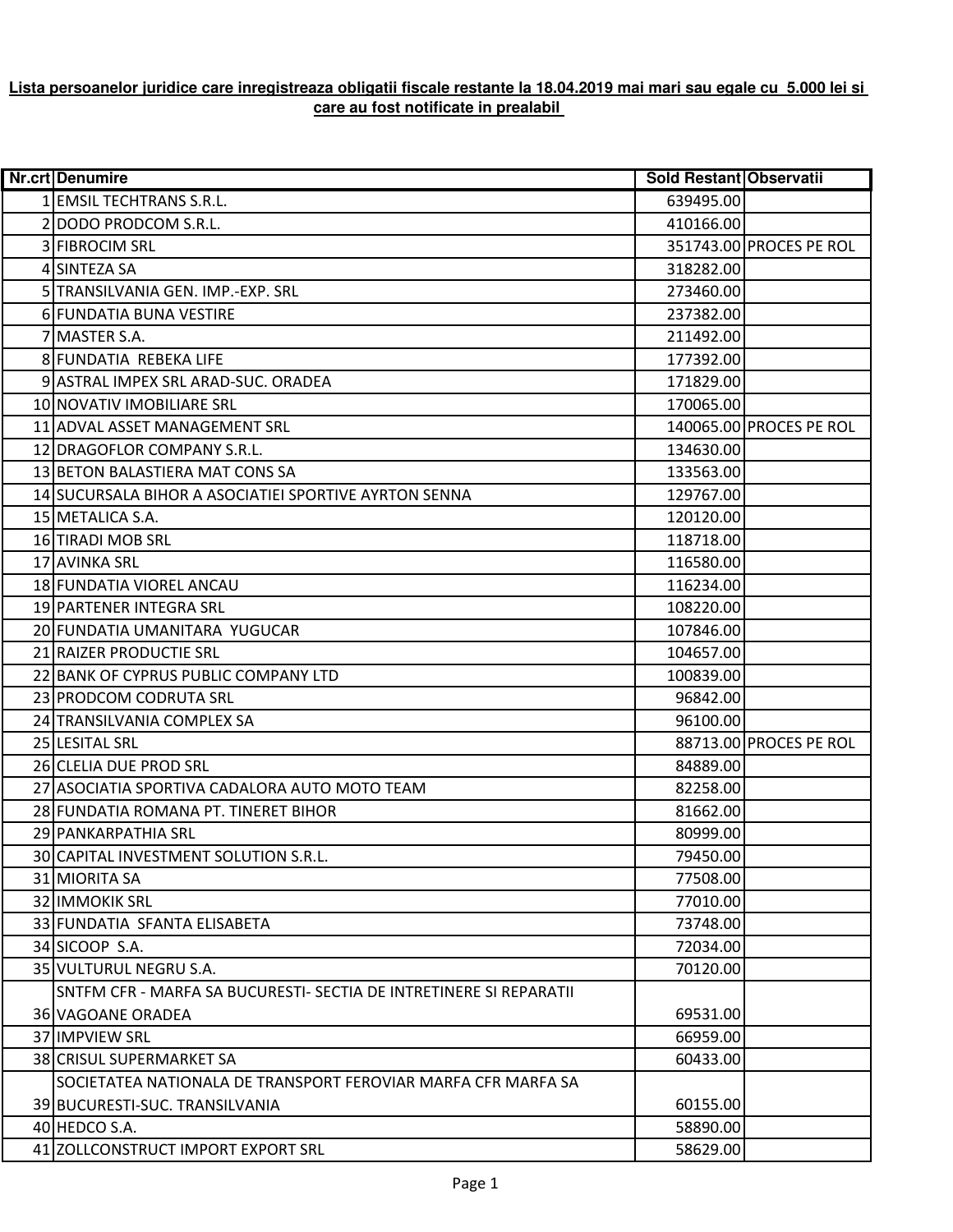| <b>Nr.crt Denumire</b>                                | Sold Restant Observatii |
|-------------------------------------------------------|-------------------------|
| 42 SAPIENT SRL                                        | 58557.00                |
| 43 FUNDATIA EMANUEL                                   | 57184.00                |
| 44 NR OFFICE SRL                                      | 56557.00                |
| 45 GALASSINI GROUP SRL                                | 55514.00                |
| 46 ORGANIZATIA TINERETULUI CRESTIN BAPTIST DIN ROMANI | 53112.00                |
| 47 CIMREX SRL                                         | 52378.00                |
| 48 ENERGOMONTAJ SA                                    | 52219.00                |
| 49 SAPPE MARKETING SRL                                | 51947.00                |
| 50 LICUDAM SRL                                        | 48382.00                |
| 51 VIKING SRL                                         | 48187.00                |
| 52 FUNDATIA SFANTUL VASILE CEL MARE                   | 45939.00                |
| 53 LOGICA FOX SRL                                     | 45611.00                |
| 54 FRATHOS COMPANY SRL                                | 45202.00                |
| 55 ORFOREST SRL                                       | 44628.00                |
| 56 SOVECO ROMANIA SRL                                 | 44609.00                |
| 57 EXPRES BUSINESS INVESTMENT SRL                     | 42764.00                |
| 58 CIRIAC SRL                                         | 42081.00                |
| 59 VAZCOM SRL                                         | 42022.00                |
| 60 TAR & TAR BROKER DE ASIGURARE S.R.L.               | 41553.00                |
| 61 INSTALATII FRIGORIFICE M.R.I. S.R.L.               | 41252.00                |
| 62 BRIXIA CONSTRUCTII SRL                             | 41171.00                |
| 63 TEHNICA TRANSMISIEI SRL                            | 41069.00                |
| 64 LIMTEX SRL                                         | 40820.00                |
| 65 FUNDATIA AGRARIA                                   | 40222.00                |
| 66 GELATERIA SANDRO SRL                               | 40006.00                |
| 67 FLONEL SERVICE S.R.L.                              | 39986.00                |
| 68 FUNDATIA MOISE                                     | 39100.00                |
| 69 FUNDATIA MIORITA                                   | 38195.00                |
| 70 MOBELIX IMMOBILIEN RO SRL                          | 37724.00                |
| 71 FUNDATIA AGAPE                                     | 37379.00                |
| 72 CECCONI TRANSPORT-ORADEA INTERNATIONAL S.R.L.      | 36621.00                |
| 73 CASA DE EDITURA SI PRESA FOGET 2006 SRL            | 36556.00                |
| 74 LEONARDO TRADING SRL                               | 36399.00                |
| 75 ROTIEMME IMPEX S.R.L.                              | 35708.00                |
| 76 EUROSTAR PRO INVEST SRL                            | 34735.00                |
| 77 COYOTE UGLY SRL                                    | 34337.00                |
| 78 EUROTZT SRL-D                                      | 33769.00                |
| 79 YASSISS WORLD SRL                                  | 33387.00                |
| 80 MEGAMOTORS TRANS SRL                               | 33321.00                |
| 81 FUNDATIA CERTO                                     | 33270.00                |
| 82 ATP - EXODUS SRL                                   | 33259.00                |
| 83 LIPOT LIV TRANS SRL                                | 32442.00                |
| 84 ROSNIC COM S.R.L.                                  | 32149.00                |
| 85 MAXIBUS TRAVEL SRL                                 | 31761.00                |
| 86 REMAXA IMOBILIARE SRL                              | 30605.00                |
| 87 WORLD ACTIV COMPANY SRL                            | 29870.00                |
| 88 CENTRAL BUSINESS CONSULTING SRL                    | 29632.00                |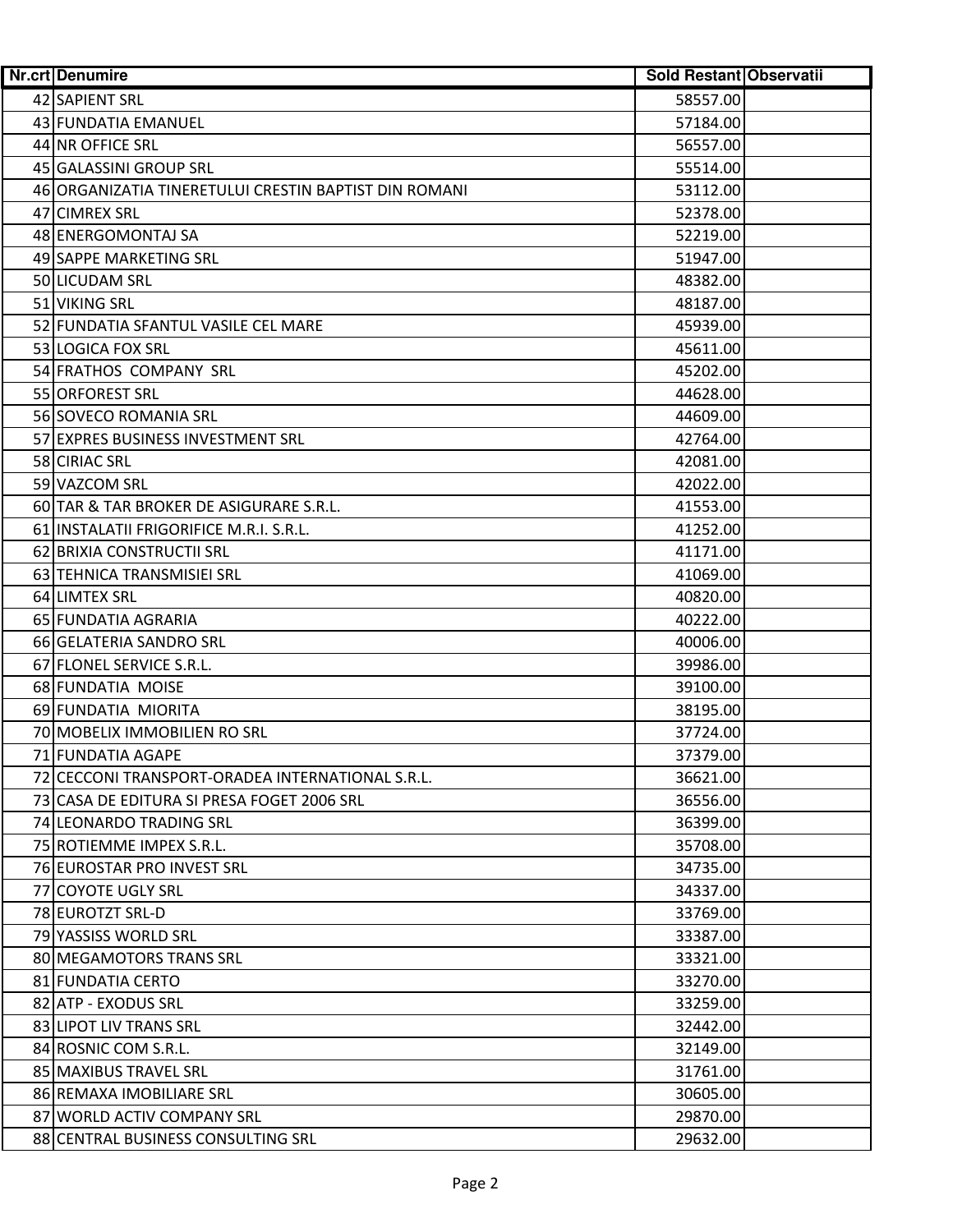| <b>Nr.crt Denumire</b>                          | <b>Sold Restant Observatii</b> |
|-------------------------------------------------|--------------------------------|
| 89 FUNDATIA MARCELLO                            | 29192.00                       |
| 90 BELA INDEX TRANS S.R.L.                      | 29120.00                       |
| 91 PSIHO NEURO MAG S.R.L.-D.                    | 28963.00                       |
| 92 ISTIALIS SRL                                 | 28661.00                       |
| 93 FUNDATIA DE INTRAJUTORARE RABINUL            | 28563.00                       |
| 94 UNITED EVASION SRL                           | 28417.00                       |
| 95 VALMIEX COMPANY S.R.L.                       | 28241.00                       |
| 96 ASOCIATIA AVA EMANUEL                        | 28070.00                       |
| 97 FUNDATIA ORDINUL DE MALTA                    | 27894.00                       |
| 98 CARPAT CONSTRUCT CONSULTING SRL              | 27198.00                       |
| 99 FUNDATIA PENTRU AJUTOARE UMANITARE LATIMERIA | 26261.00                       |
| 100 BEE FEE CONSULTING SRL                      | 26097.00                       |
| 101 DISOTEL SRL                                 | 26006.00                       |
| 102 GROS METAL SRL                              | 25504.00                       |
| 103 POLENA EXIM SRL                             | 25229.00                       |
| 104 EURO LOAD INTERNATIONAL SRL                 | 24780.00                       |
| 105 CONSOLAMAR SRL                              | 24758.00                       |
| 106 VALSPUM SRL                                 | 24383.00                       |
| 107 MILLSTAR PROD S.R.L.                        | 24333.00                       |
| 108 FUNDATIA PELLE                              | 24313.00                       |
| 109 FUNDATIA MARIA HILFE                        | 24086.00                       |
| 110 GORDAN & BODEAN S.R.L.                      | 23930.00                       |
| 111 RESTAURANT LA GALLERIA S.R.L.               | 23929.00                       |
| 112 DANDAPHNE TRANS S.R.L.                      | 23886.00                       |
| 113 FABRIZIO SRL                                | 23640.00                       |
| 114 US VET TESTS SRL                            | 22945.00                       |
| 115 FUNDATIA DE INTRAJUTORARE PRO - HELP        | 22828.00                       |
| 116 GOLDEN REZIDENT SRL                         | 22314.00                       |
| 117 FUNDATIA UNIVERSITARIA                      | 22225.00                       |
| 118 OTTO FARM SRL                               | 21517.00                       |
| 119 KEVIN BAU SRL                               | 21293.00                       |
| 120 FUNDATIA TIMOTEI                            | 21226.00                       |
| 121 DORIRINA CONT SRL                           | 21164.00                       |
| 122 MARINOVA IMPEX SRL                          | 20985.00                       |
| 123 BELCONF INTERNATIONAL SRL                   | 20845.00                       |
| 124 ACNORD IND SRL                              | 20805.00                       |
| 125 FUNDATIA DAHL                               | 20754.00                       |
| 126 PLASTIKAROM SRL                             | 20569.00                       |
| 127 OCEANO TRADE SRL                            | 20552.00                       |
| 128 FRIGOSPED SRL                               | 20449.00                       |
| 129 RUFIND SRL                                  | 20226.00                       |
| 130 FUNDATIA TARGET                             | 20006.00                       |
| 131 VITALI HOTEL SRL                            | 19971.00                       |
| 132 ELESILVA COM SRL                            | 19944.00                       |
| 133 FUNDATIA AUMAR                              | 19425.00                       |
| 134 FUNDATIA APOCALIPTUS                        | 19285.00                       |
| 135 CONSTOR S.R.L.                              | 19181.00                       |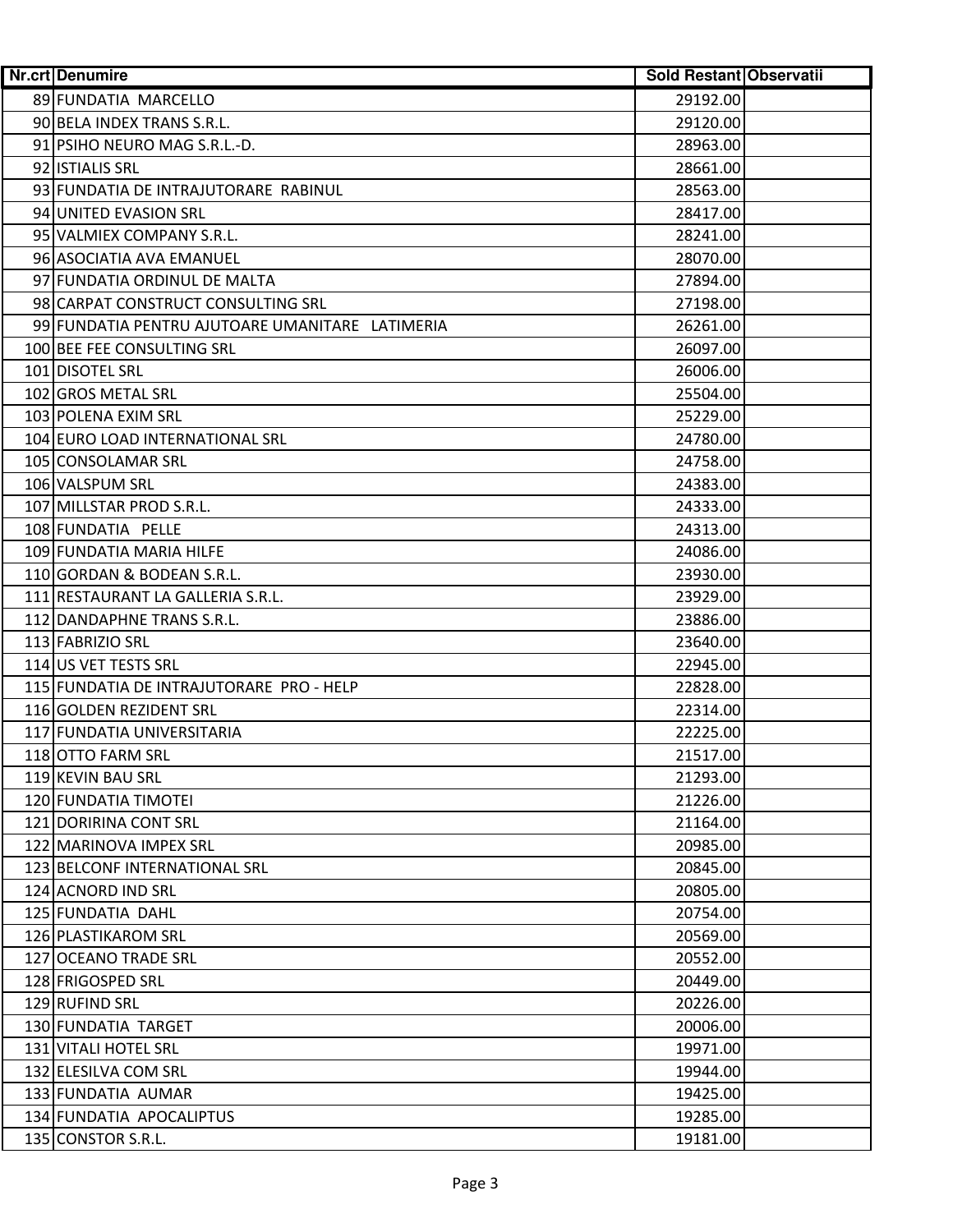| Nr.crt Denumire                                                     | Sold Restant Observatii |
|---------------------------------------------------------------------|-------------------------|
| 136 GRECALE S.R.L.                                                  | 18942.00                |
| 137 TABAC TRANSILVANIA SRL                                          | 18938.00                |
| 138 INVESTMOND SA                                                   | 18862.00                |
| 139 EDIL GAMA                                                       | 18672.00                |
| 140 PROIECT GEO 2003 SRL                                            | 18590.00                |
| 141 KUN TRUCK SRL                                                   | 18383.00                |
| 142 OLIMP-IMPEX SRL                                                 | 18373.00                |
| 143 PROFICOM SRL                                                    | 18358.00                |
| 144 ITALIAN TRADING S.R.L.                                          | 18356.00                |
| 145 VOPMARC SRL                                                     | 18215.00                |
| ADMINISTRATIA NATIONALA APELE ROMANE- ADMINISTRATIA BAZINALA DE APA |                         |
| 146 CRISURI                                                         | 18202.00                |
| 147 DRUMURI BIHOR S.A.                                              | 18174.00                |
| 148 FUNDATIA CULTURALA PHOENIX                                      | 17992.00                |
| 149 PROIECT BIHOR SA                                                | 17891.00                |
| 150 BUNEXIM SRL                                                     | 17871.00                |
| 151 ZIMRA S.R.L.                                                    | 16981.00                |
| 152 MOLDOTRANS INTERNATIONAL S.R.L.                                 | 16812.00                |
| 153 FRETUS SRL                                                      | 16601.00                |
| 154 TIMOVLADIAN AQUA PARK SRL                                       | 16537.00                |
| 155 PAULIFTING SRL                                                  | 16338.00                |
| 156 FUNDATIA SOC. BIBLICA DIN ROMANIA                               | 16326.00                |
| 157 TOMI OIL SRL                                                    | 16258.00                |
| 158 EUROAISLANT SRL                                                 | 15567.00                |
| 159 MIC MOBILIER TRANS SRL                                          | 15493.00                |
| 160 MODAIN SRL                                                      | 15469.00                |
| 161 FUNDATIA IULIAN HUMANITAS                                       | 15435.00                |
| 162 ROMDANIEL IMPEX SRL                                             | 15310.00                |
| 163 EUROGERARDO SRL                                                 | 15189.00                |
| 164 RATINEX ZOLERT S.R.L.                                           | 15083.00                |
| 165 LIMAR PREST SRL                                                 | 15050.00                |
| 166 AKTAA COMPANY IMPEX SRL                                         | 14933.00                |
| 167 INTERROSI SRL                                                   | 14511.00                |
| 168 WHO IMOBILE SRL                                                 | 14370.00                |
| 169 PANTOS TOURS SRL                                                | 14331.00                |
| 170 FERNOR THERM SRL                                                | 14329.00                |
| 171 FERRARA IMPEX S.R.L.                                            | 14191.00                |
| 172 EXTRAPAN S.R.L.                                                 | 14121.00                |
| 173 INTENSIV OIL GROUP SRL                                          | 14105.00                |
| 174 PUSCAU TRANS SRL                                                | 14074.00                |
| 175 PRO TYRES SRL                                                   | 14048.00                |
| 176 SANPO IMOBILIARE SRL                                            | 14016.00                |
| 177 COMISIROM S.R.L.                                                | 13992.00                |
| 178 SELECT CATERING SRL                                             | 13713.00                |
| 179 AMATIC SRL                                                      | 13688.00                |
| 180 CLELIMAR SRL                                                    | 13679.00                |
| 181 STOKKER HOTEL SRL                                               | 13612.00                |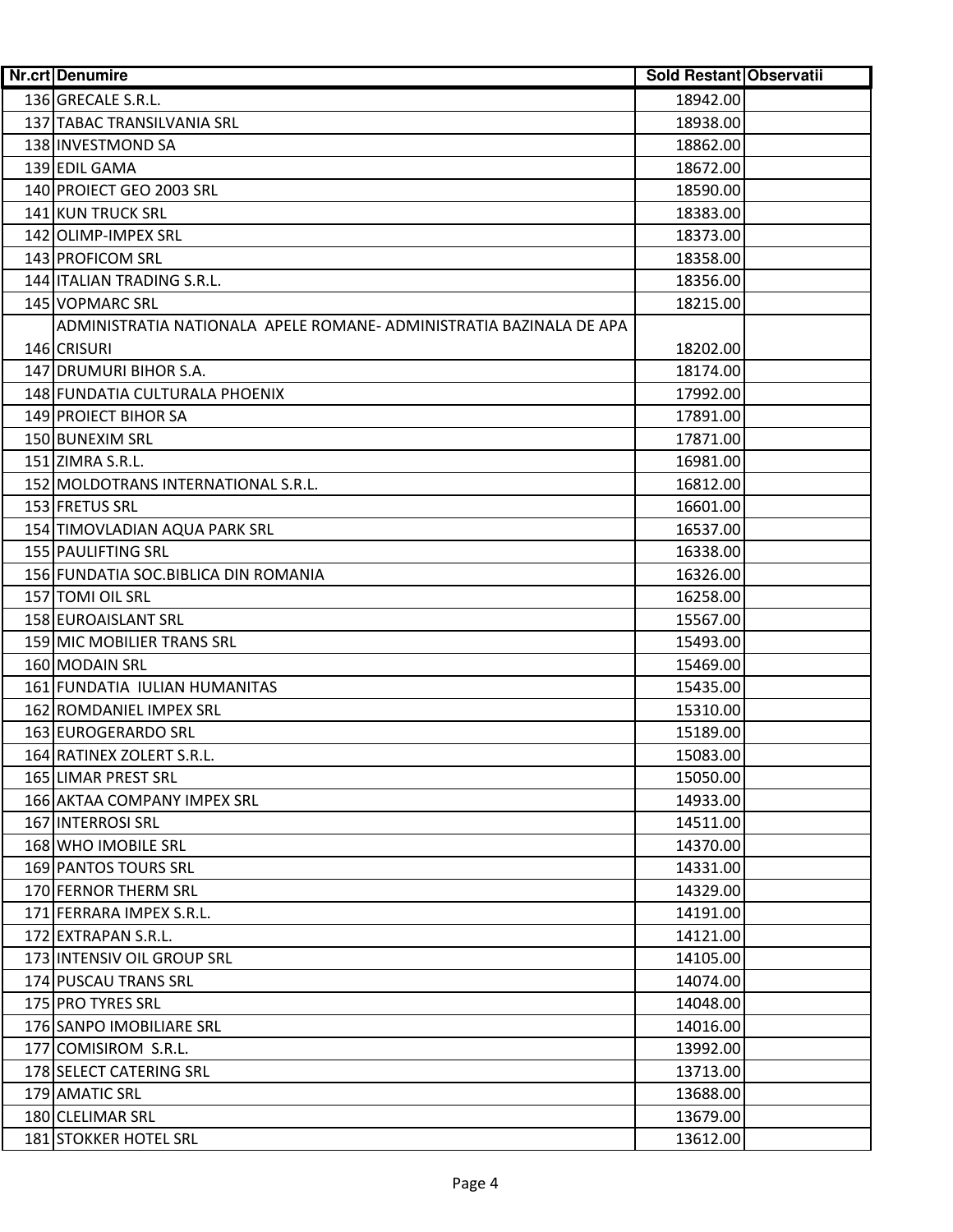| <b>Nr.crt Denumire</b>                   | Sold Restant Observatii |
|------------------------------------------|-------------------------|
| 182 JOLINE INVEST SRL                    | 13520.00                |
| 183 FASTLINK SRL                         | 13288.00                |
| 184 MOSAI SRL                            | 13240.00                |
| 185 LAGUNA MEDICAL SRL                   | 13219.00                |
| 186 BENE INTERNATIONAL SRL               | 13135.00                |
| 187 MINCOM INDUSTRY SRL                  | 13131.00                |
| 188 MEZERET SRL                          | 13116.00                |
| 189 ASOCIATIA DAVID CENTER               | 13106.00                |
| 190 DEZMA AUTO SRL                       | 13073.00                |
| 191 FUNDATIA STUDENTILOR ECOLOGI SILVA   | 12947.00                |
| 192 TEMATIC CABLE SRL                    | 12899.00                |
| 193 ITAL BANC SRL                        | 12458.00                |
| 194 INVEST SUNRISE COM S.R.L.            | 12418.00                |
| 195 ASOCIATIA EL SADAI                   | 12366.00                |
| 196 CRICTRANS SRL                        | 12291.00                |
| 197 CONSTRUCT SCUT SRL                   | 12268.00                |
| 198 CAMICOS IMPEX SRL                    | 12235.00                |
| 199 EXPERT CERAMIC SRL                   | 12176.00                |
| 200 HALINOTRANS SRL                      | 12150.00                |
| 201 AYLA CONSTRUCT SRL                   | 12042.00                |
| 202 DIESEL IMPEX SRL                     | 11981.00                |
| 203 PINEMOB ROMANIA SRL                  | 11869.00                |
| 204 POINT SOLUTIONS CENTER SRL           | 11856.00                |
| 205 ANCILIA SRL                          | 11721.00                |
| 206 CAFE MOLLO SRL                       | 11694.00                |
| 207 SANFLORISA COMIMPEX SRL              | 11657.00                |
| 208 FUNDATIA SFANTUL GHEORGHE BIRUITORUL | 11654.00                |
| 209 EDITURA RATIO ET REVELATIO SRL       | 11625.00                |
| 210 ALGRA SRL                            | 11576.00                |
| 211 CARNIVAL CREW SERV SRL               | 11558.00                |
| 212 FORMENTERA SRL                       | 11416.00                |
| 213 AIDO GRUP INVEST SRL                 | 11413.00                |
| 214 FUNDATIA UMANITARA MEDUZA            | 11397.00                |
| 215 FMZ DEVELOPMENT RO SRL               | 11341.00                |
| 216 ACONTES SRL                          | 11322.00                |
| 217 PELLEGRIN EVENTS SRL                 | 11208.00                |
| 218 LOGOS INVESTMENTS SRL                | 11080.00                |
| 219 DISTRI FRESH INTERNATIONAL SRL       | 11013.00                |
| 220 ROALCONS SRL                         | 11010.00                |
| 221 SAGILE COM S.R.L.                    | 10961.00                |
| 222 GUARDIA ALLIANCE SRL                 | 10902.00                |
| 223 NETIQ SOLUTIONS SRL                  | 10865.00                |
| 224 PLAN-THERM IMPEX SRL                 | 10865.00                |
| 225 PUPA COM S.R.L.                      | 10790.00                |
| 226 VALTAUR TRANS SRL                    | 10764.00                |
| 227 CARIMP CONSTRUCT SRL                 | 10703.00                |
| 228 A.C.R. BIHOR                         | 10639.00                |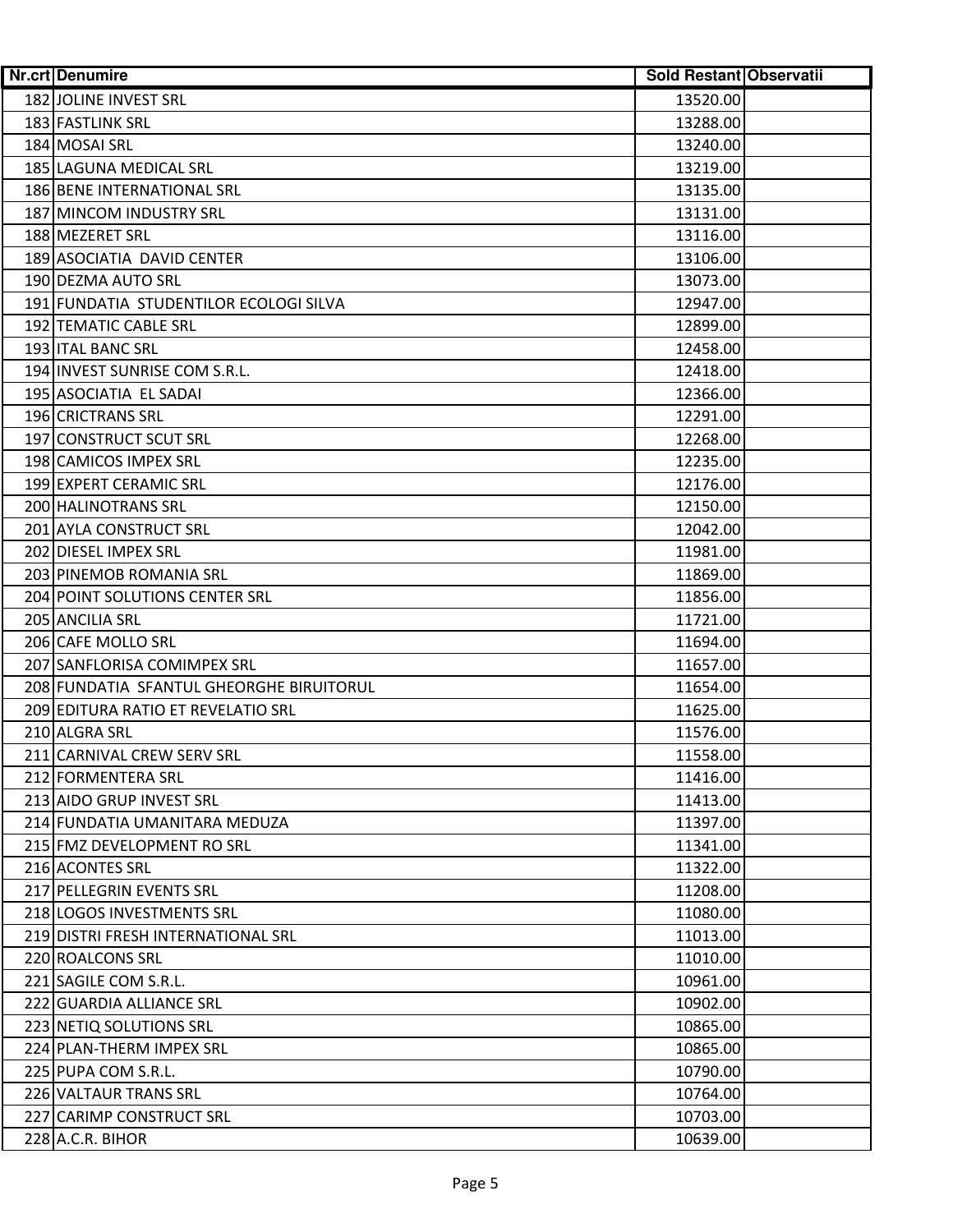| <b>Nr.crt Denumire</b>                               | Sold Restant Observatii |
|------------------------------------------------------|-------------------------|
| 229 DORIRAM SRL                                      | 10461.00                |
| 230 RO ALDA IMPEX SRL                                | 10458.00                |
| 231 VEXA SHOES INTERNATIONAL SRL                     | 10450.00                |
| 232 HAN CARGO SRL                                    | 10433.00                |
| 233 COMALIM 85 BUIE S.R.L.                           | 10417.00                |
| 234 COLINA VERDE APARTHOTEL SRL                      | 10415.00                |
| 235 RIVOLTO CONS SRL                                 | 10414.00                |
| 236 ASOCIATIA CENTRUL DE STUDII CRESTINE             | 10394.00                |
| 237 GIGA GAME SYSTEM SRL                             | 10294.00                |
| 238 GAVELIN SRL                                      | 10252.00                |
| 239 FLORINEL PROD                                    | 10233.02                |
| 240 COMPLET INSTAL CONSTRUCT SRL                     | 10222.00                |
| 241 RUNNER COM S.R.L.                                | 10183.00                |
| 242 AMBIENT SYSTEMS SRL                              | 10178.00                |
| 243 VALASA SRL                                       | 10093.00                |
| 244 ASOCIATIA CULTURALA CANTATA MELODICA - SUCURSALA | 10085.00                |
| 245 ASOCIATIA CARITATIVA ROMANO-ENGLEZA MEDICAID     | 9978.00                 |
| 246 FUNDATIA LUKANCA                                 | 9969.00                 |
| 247 FUNDATIA DE INTRAJUTORARE CARPATICA              | 9956.00                 |
| 248 TOTAL ENERGY PV SRL                              | 9947.00                 |
| 249 MIRGHIS & MAYER SRL                              | 9876.00                 |
| 250 ADJARA COM SRL                                   | 9784.00                 |
| 251 REIMOB SRL                                       | 9784.00                 |
| 252 SCC ICOMCOOP ORADEA                              | 9753.00                 |
| 253 SME ORADEA SA                                    | 9747.00                 |
| 254 SUT S.A. ORADEA                                  | 9735.00                 |
| 255 NANCY TRADE SRL                                  | 9677.00                 |
| 256 CRITO PROD SRL                                   | 9490.00                 |
| 257 VOLANUL DE AUR SRL                               | 9429.00                 |
| 258 LUC-TAV PRODCOMSERV S.R.L.                       | 9377.00                 |
| 259 DISTRIBUTIE CARNE PROASPATA SRL                  | 9355.00                 |
| 260 KOMFORT WOOD SRL                                 | 9321.00                 |
| 261 PEDRINO SRL                                      | 9312.00                 |
| 262 HIDROSIM SRL                                     | 9271.00                 |
| 263 FUNDATIA RALUCA                                  | 9257.00                 |
| 264 VASPO PREST SRL                                  | 9179.00                 |
| 265 VICTORIA S.C.M.                                  | 9178.00                 |
| 266 ZEAN COM SRL                                     | 9124.00                 |
| 267 VIRTUAL VISION ADVERTISING SRL                   | 9077.00                 |
| 268 ARTENOVA SRL                                     | 9054.00                 |
| 269 LUSEL PROD SRL                                   | 9048.00                 |
| 270 PROFI ENGINEERING SRL                            | 9042.00                 |
| 271 ANTONIO & ELVIS TRANS SRL                        | 9037.00                 |
| 272 VULCRI S.R.L.                                    | 9036.00                 |
| 273 AUROLEY SRL                                      | 9007.00                 |
| 274 BELMAR INDOOR MEDIA SRL                          | 9005.00                 |
| 275 SFM TRANS SRL                                    | 8958.00                 |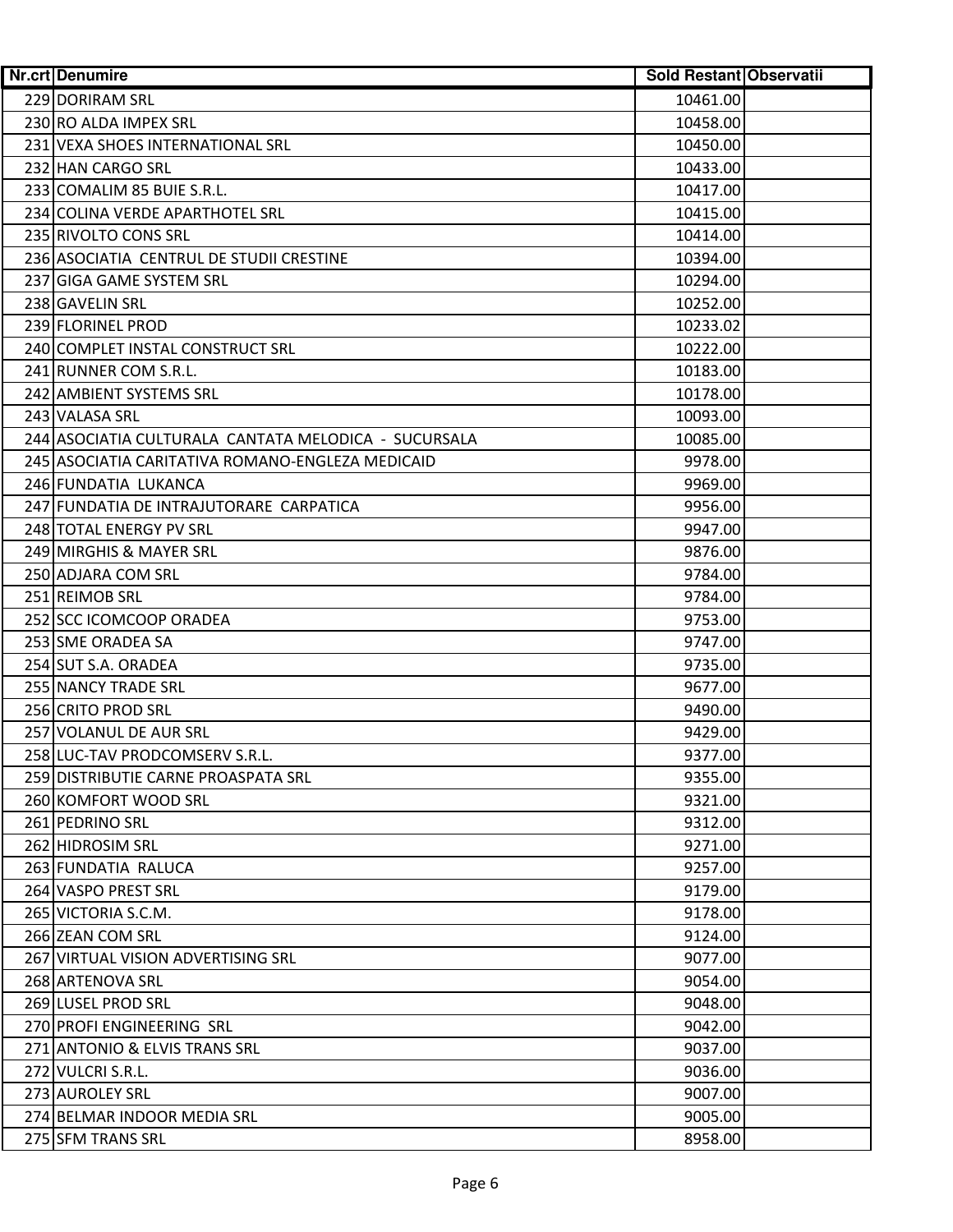| Nr.crt Denumire                                        | Sold Restant Observatii |
|--------------------------------------------------------|-------------------------|
| 276 BENY M SERVCOM S.R.L.                              | 8926.00                 |
| 277 GALERIA RISTORANTE DEL TEATRO SRL                  | 8911.00                 |
| 278 RIBEIRA S.R.L.                                     | 8707.00                 |
| 279 ASTER PREMIUM SRL                                  | 8449.00                 |
| 280 CLEMENT NAPOLEON SRL                               | 8415.00                 |
| 281 HEMACHI SRL                                        | 8386.00                 |
| 282 GRO SYSTEM SRL                                     | 8355.00                 |
| 283 ALCLIN CONSTRUCT SRL                               | 8353.00                 |
| 284 MECFIL SRL                                         | 8347.00                 |
| 285 FLAMSPEED SRL                                      | 8320.00                 |
| 286 SALOMGEO THERM IMPEX S.R.L.                        | 8253.00                 |
| 287 INTEREXPRES LOGISTIC SRL                           | 8090.00                 |
| 288 MERMA EXIM S.R.L.                                  | 8084.00                 |
| 289 GASAVAN SRL                                        | 8048.00                 |
| 290 FUNDATIA DE INTRAJUTORARE FLORIANOR                | 8031.00                 |
| 291 DANTERA SRL                                        | 8000.00                 |
| 292 CONTACT TEHNIC INTERNATIONAL SRL                   | 7996.00                 |
| 293 PHOENIX TECH SRL                                   | 7964.00                 |
| 294 FUNDATIA ARIANNA                                   | 7949.00                 |
| 295 CELSUS SERVICE SRL                                 | 7924.00                 |
| 296 TI TRUST INVEST SA                                 | 7878.00                 |
| 297 NYMPHEA INVEST SRL                                 | 7814.00                 |
| 298 RAMON & CO SRL                                     | 7770.00                 |
| 299 PAN SPEED TRANS S.R.L.                             | 7745.00                 |
| 300 TASMANIA PROD-COM SRL                              | 7701.00                 |
| 301 PETROL GAS SRL                                     | 7688.00                 |
| 302 TECHNO BUILD SRL                                   | 7665.00                 |
| 303 SOFTWORKS SRL                                      | 7622.00                 |
| 304 SINDICATUL SOFERILOR BIHOR DIN S.C. TAXI-BIHOR ORA | 7556.00                 |
| 305 BRIANZA LOGISTIC SRL                               | 7537.00                 |
| 306 GARGIULO SRL                                       | 7527.00                 |
| 307 TRANS DANO SRL                                     | 7507.00                 |
| 308 EUROLEMN SRL                                       | 7452.00                 |
| 309 PROD.COM.DORELA SRL                                | 7415.00                 |
| 310 NORDIC BLUE SRL                                    | 7399.00                 |
| 311 VELENTA LINE SRL                                   | 7377.00                 |
| 312 UTOPIUM SRL                                        | 7376.00                 |
| 313 DREAM CARS M & U SRL                               | 7353.00                 |
| 314 DANDELI SERV COM SRL                               | 7335.00                 |
| 315 ARIA EXPEDITII SRL                                 | 7234.00                 |
| 316 LEONARDO SHOES MARKET S.A.                         | 7232.00                 |
| 317 CONTMAR SRL                                        | 7202.00                 |
| 318 MENS MENTIS SRL                                    | 7183.00                 |
| 319 GP CARRIER SRL                                     | 7121.00                 |
| 320 ROASIST SERVICII SRL                               | 7120.00                 |
| 321 LIGHT SPEED IMEX SRL                               | 7113.00                 |
| 322 5 X 5 FOTBAL SRL                                   | 7084.00                 |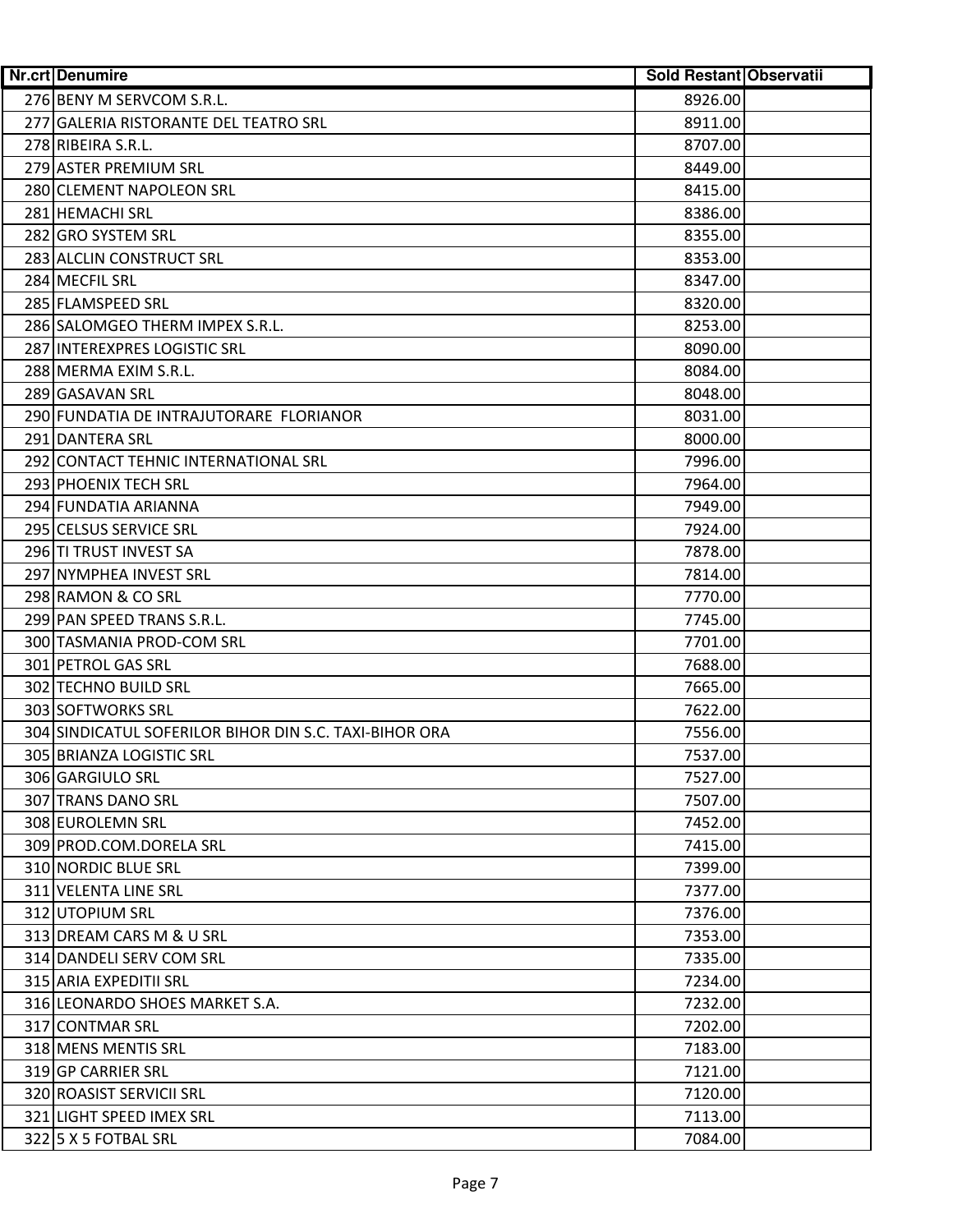| <b>Nr.crt Denumire</b>                          | Sold Restant Observatii |
|-------------------------------------------------|-------------------------|
| 323 FUNDATIA KATHYA                             | 7064.00                 |
| 324 ONICE MONTAGGIO SRL                         | 7039.00                 |
| 325 TRUCKTRONIC SRL                             | 7030.00                 |
| 326 PARDVEST SRL                                | 7020.00                 |
| 327 CORIALMO IMPEX SRL                          | 6972.00                 |
| 328 CONTRACOM MEDIA SRL                         | 6944.00                 |
| 329 ABS STEEL CONSTRUCTIONS SRL                 | 6912.00                 |
| 330 VILIAM IMPEX SRL                            | 6890.00                 |
| 331 AUTOGAMA ZET SRL                            | 6868.00                 |
| 332 HATAY FRUCT S.R.L.                          | 6862.00                 |
| 333 HERIS COM. SRL                              | 6836.00                 |
| 334 LIANDRA TRADING IFN S.R.L.                  | 6810.00                 |
| 335 GUARDIA SECURITY SYSTEM SRL                 | 6673.00                 |
| 336 ASTARTE MOND SRL                            | 6638.00                 |
| 337 TRAILER SUPER TRANSPORT SRL                 | 6616.00                 |
| 338 GROMACAR SRL                                | 6608.00                 |
| 339 FLORANGI SRL                                | 6594.00                 |
| 340 M.E. INTERNATIONAL BUSINESS SRL             | 6569.00                 |
| 341 FUNDATIA SERBAN                             | 6559.00                 |
| 342 OMNIA COMEXIM S.R.L.                        | 6558.00                 |
| 343 CURIERAT RAPID ROMSA SRL                    | 6554.00                 |
| 344 LUCAMA S.R.L.                               | 6488.00                 |
| 345 MEDHOTEL SRL                                | 6440.00                 |
| 346 PROIECT-CONSTRUCT REGIUNEA TRANSILVANIA SRL | 6428.00                 |
| 347 CONTEHNO SRL                                | 6412.00                 |
| 348 MEAT PRODUCT INTERNATIONAL SRL              | 6388.00                 |
| 349 AMBER SRL                                   | 6373.00                 |
| 350 DEWAELE TRANSPORT SRL                       | 6360.00                 |
| 351 ASOCIATIA I.S.O.                            | 6343.00                 |
| 352 JUSTINS DESIGN SRL                          | 6335.00                 |
| 353 HOME CASALINGHI SRL                         | 6303.00                 |
| 354 IMO INVEST TOTAL SRL                        | 6291.00                 |
| 355 FUNDATIA LUMINA CELESTA                     | 6272.00                 |
| 356 CARNISSERIA GUSTO SRL                       | 6244.00                 |
| 357 FUNDATIA SCURT SOFIA MARIA                  | 6230.00                 |
| 358 LATOIA COM S.R.L.                           | 6211.00                 |
| 359 CUART TRANS SRL                             | 6165.00                 |
| 360 ONIX SRL                                    | 6131.00                 |
| 361 SMART TOTAL SRL                             | 6127.00                 |
| 362 COMODI PROD SRL                             | 6113.00                 |
| 363 EMICONS SRL                                 | 6097.97                 |
| 364 SOLENIS SERVICE S.R.L.                      | 6075.00                 |
| 365 URBAN CLASSICS SRL                          | 6071.00                 |
| 366 NOBLESS IMPEX SRL                           | 6060.00                 |
| 367 VAN SUPERMARKET SRL                         | 6039.00                 |
| 368 FERTIL GROUP WEST SRL                       | 6034.00                 |
| 369 NIROLD SRL                                  | 6026.00                 |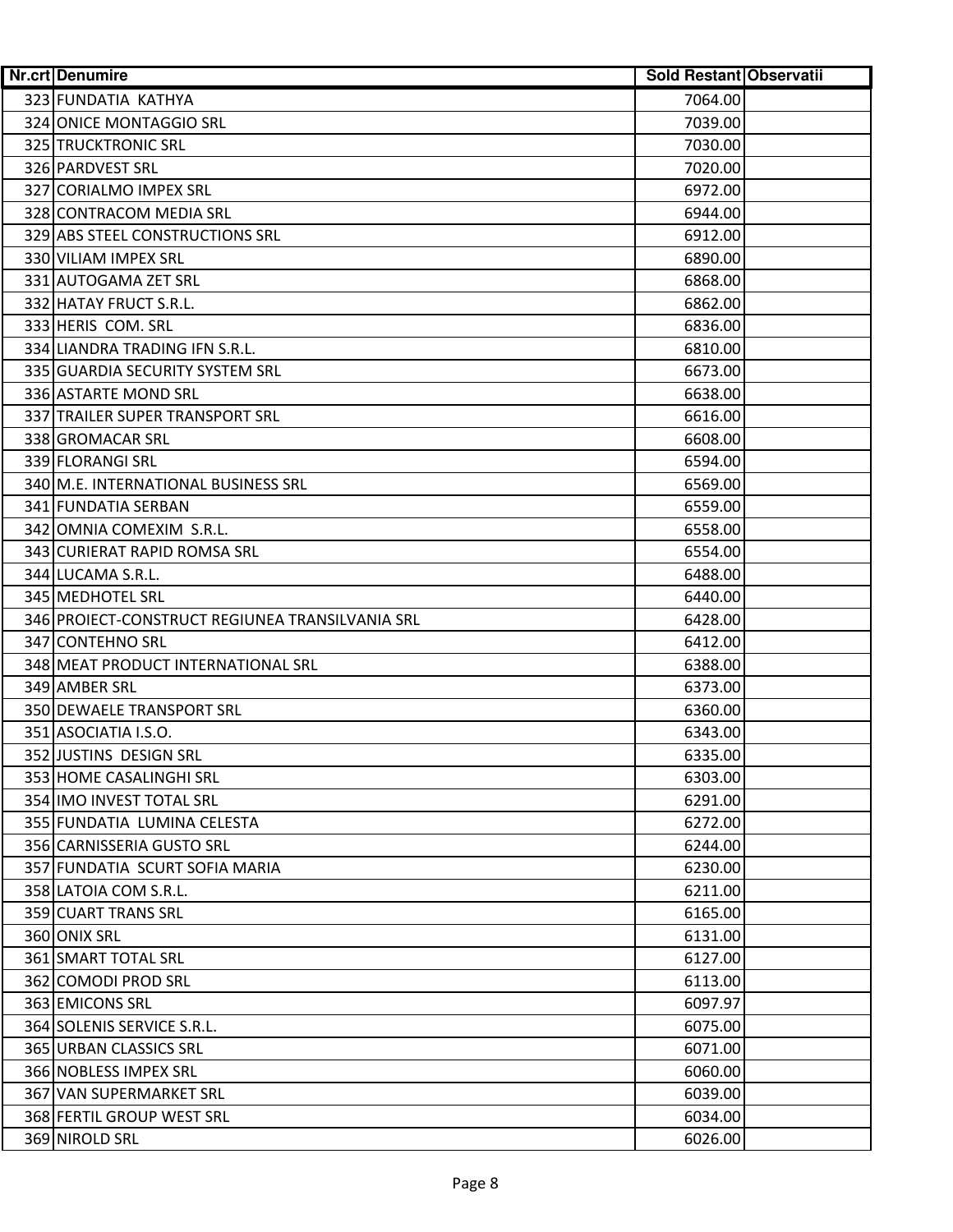| <b>Nr.crt Denumire</b>                                     | Sold Restant Observatii |
|------------------------------------------------------------|-------------------------|
| 370 ELETASI SRL                                            | 5988.00                 |
| 371 DALUK TRANSIMPEX SRL                                   | 5976.00                 |
| 372 CLAUDIO - WANG 2008 SRL                                | 5975.00                 |
| 373 INOVATIV LOGISTIC SRL                                  | 5951.00                 |
| 374 NOVAGRAPHICA SRL                                       | 5929.00                 |
| 375 MAGAZIN VERONICA SRL                                   | 5854.00                 |
| 376 PRATOSEM SA                                            | 5738.00                 |
| 377 TOPSPORT DEMIAN SRL                                    | 5681.00                 |
| 378 MIRABELIS SRL                                          | 5656.00                 |
| 379 TEREN INVEST SRL                                       | 5644.00                 |
| 380 TAMIRA PAN SRL                                         | 5621.00                 |
| 381 EXPRES MERCUR SPEDITION SRL                            | 5619.00                 |
| 382 TIGER-TEAM LOGISTIC S.R.L.                             | 5604.00                 |
| 383 SANSIMON EXIM S.R.L.                                   | 5587.00                 |
| 384 ORGANIZATIA NEGUVERNAMENTALA PENTRU PROTECTIA MEDIULUI | 5547.00                 |
| 385 OBIMARINSTEL SRL                                       | 5533.00                 |
| 386 CLUB TURISTIC MONTAN TRANSILVANIA                      | 5514.00                 |
| 387 CARTACONSULT SRL                                       | 5476.00                 |
| 388 EDIL COLORE SRL                                        | 5450.00                 |
| 389 SOCIETATEA DE PRODUCTIE SI COMERT CARUSEL S.R.L.       | 5444.00                 |
| 390 DAMARITO SRL                                           | 5441.00                 |
| 391 DUNCA CONSTRUCT SRL                                    | 5434.00                 |
| 392 CLAUDANA SHOES SRL                                     | 5422.00                 |
| 393 FUNDATIA MECENA MECENAS ALAPITVANY ORADEA              | 5418.00                 |
| 394 PRETTY CAR MOBIL S.R.L.                                | 5398.00                 |
| 395 OCCIDENT COM. SRL                                      | 5366.00                 |
| 396 KUZIMOB SRL                                            | 5352.00                 |
| 397 TRANS BEGEDE SRL                                       | 5347.00                 |
| <b>398 IDEALPACK SRL</b>                                   | 5311.00                 |
| 399 FURNITURE CONCEPT SRL                                  | 5276.00                 |
| 400 BENIAMINO HOLD STYLE SRL                               | 5262.00                 |
| 401 FUNDATIA PT AJUTOARE UMANITARE SF. APOSTOL LUCA        | 5215.00                 |
| 402 APIS TRADE S.R.L.                                      | 5199.00                 |
| 403 GEOVI COM SRL                                          | 5187.00                 |
| 404 R.D.O. TRANZACT S.R.L.                                 | 5187.00                 |
| 405 NYAYA AGENT DE ASIGURARE SRL                           | 5168.00                 |
| 406 CHIDO SRL                                              | 5147.00                 |
| 407 ISROM IMPEX SRL                                        | 5147.00                 |
| 408 ZECENUT SRL                                            | 5122.00                 |
| 409 ASOCIATIA FOTBAL CLUB VIITORUL ORADEA                  | 5119.00                 |
| 410 ANDY TRANS TOURS SERV SRL                              | 5113.00                 |
| 411 ROMTRUCKS LINE SRL                                     | 5088.00                 |
| 412 ALECSANDRI ENTERTAINMENT SRL                           | 5085.00                 |
| 413 CRISCOM RESOURCE MARKET SRL                            | 5072.00                 |
| 414 MEDIAWORX CONSULTING SRL                               | 5072.00                 |
| 415 ROMCALORE 2000 SRL                                     | 5057.00                 |
| 416 SOCIETATEA NOI PENTRU NOUA ROMANIE SUCEAVA             | 5038.00                 |